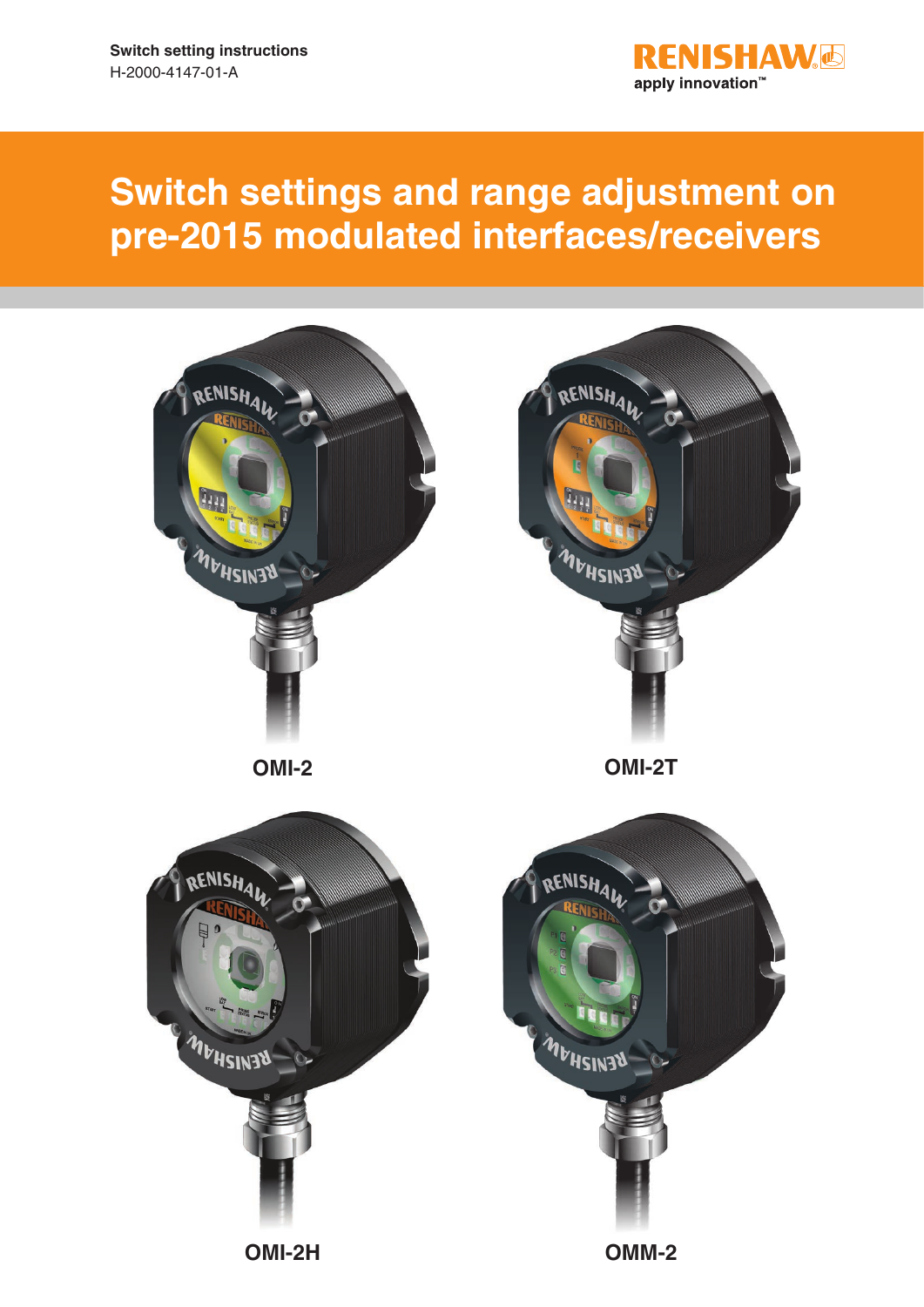### **SAFETY**

The main power supply to the machine must be switched off before working on the interface/receiver.

Only qualified persons should dismantle equipment. Faulty workmanship will invalidate the warranty.

The interface/receiver should be kept clean. Liquids and solid particles must NOT be allowed to enter the body of the interface/receiver.

### **Removing the interface/receiver window**

It is not necessary to remove the interface/receiver from the machine when adjusting the switch or installing replacement parts.

The window may be removed and replaced, as described in the following pages, to either change reception or start range settings.



- 1. Clean the interface/receiver to ensure no debris enters the unit.
- 2. Remove the four cover screws, using a 2.5 mm A/F hexagon key. Two screws are short and two are long. Two of the cover holes are threaded **A** and two are plain **B**.
- 3. The window fits tightly in the interface/ receiver body and is removed using the two long screws which are inserted into the threaded holes **A**.

4. Tighten each screw a few turns at a time to lift the window evenly.



5. When it is clear of the body, remove the window and screws completely.

### **Removing the interface/receiver label**

1. Press the top of the label to enable removal.



**NOTE:** Ensure cleanliness is observed during this procedure and do not touch the PCB underneath the label.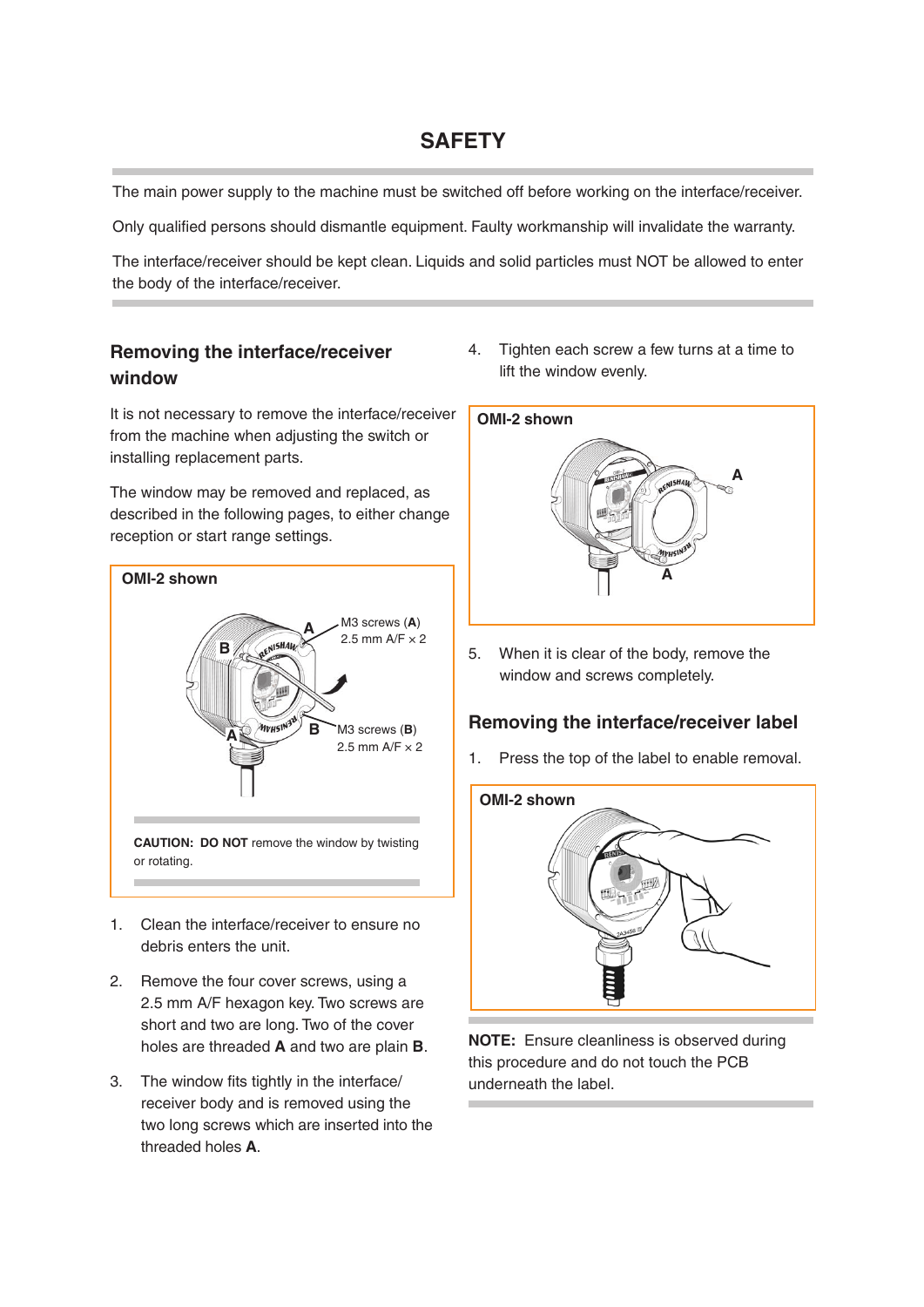

**Switch settings** (for further information refer to the relevant installation guide)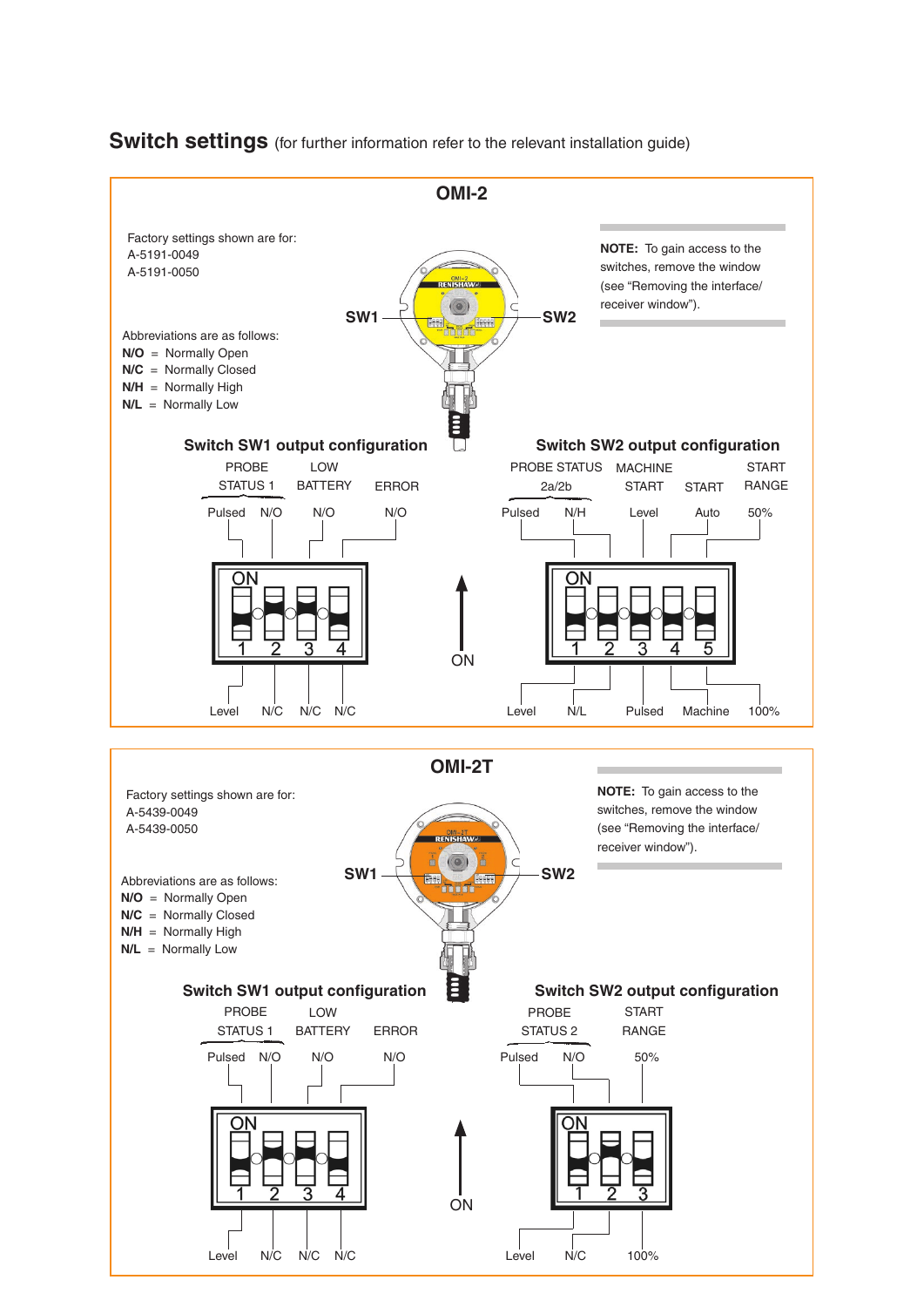

## **Switch settings** (for further information refer to the relevant installation guide)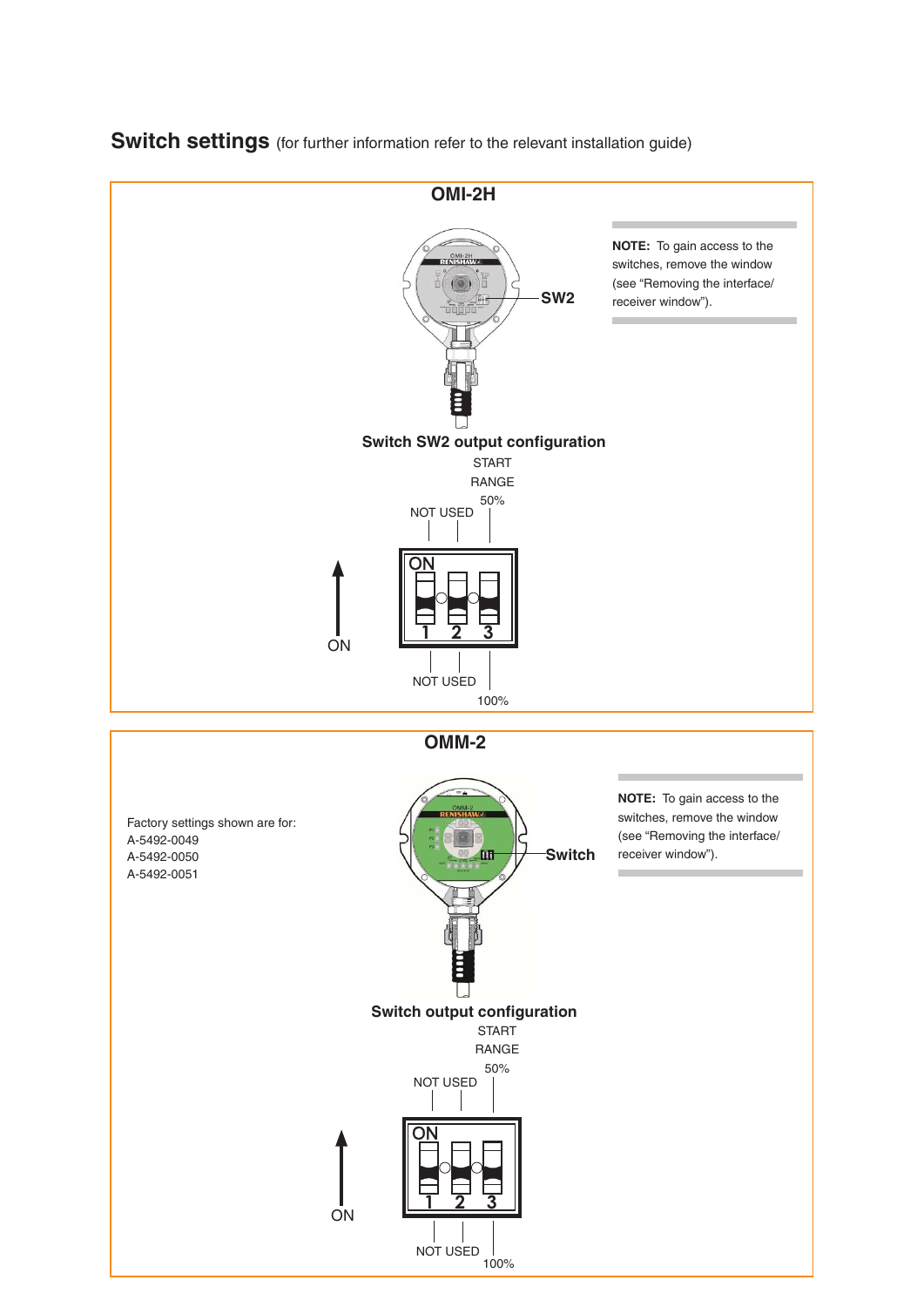

### **Changing the reception range** (factory set to 100% range)

#### **Refitting the interface/receiver label**

Place the label on the two locating pins, taking care not to touch the translucent centre or filter behind.

### **Fitting the interface/receiver window**

- 1. Before fitting the window, check for any damage to screws or scratch marks which could prevent sealing.
- 2. Ensure the interface/receiver seating **C** in the interface/receiver body is clean.



3. Ensure that the O-ring **D** and window **E** are clean.



4. Insert the two short screws into window holes **A** and tighten.



5. Place the window, complete with the O-ring, onto the interface/receiver body.

**NOTE:** The O-ring should be lightly lubricated with grease.

6. Insert the long screws into holes **B** and tighten each screw a few turns at a time, to pull the window down evenly. There may be some resistance due to some compression of air trapped inside the body.